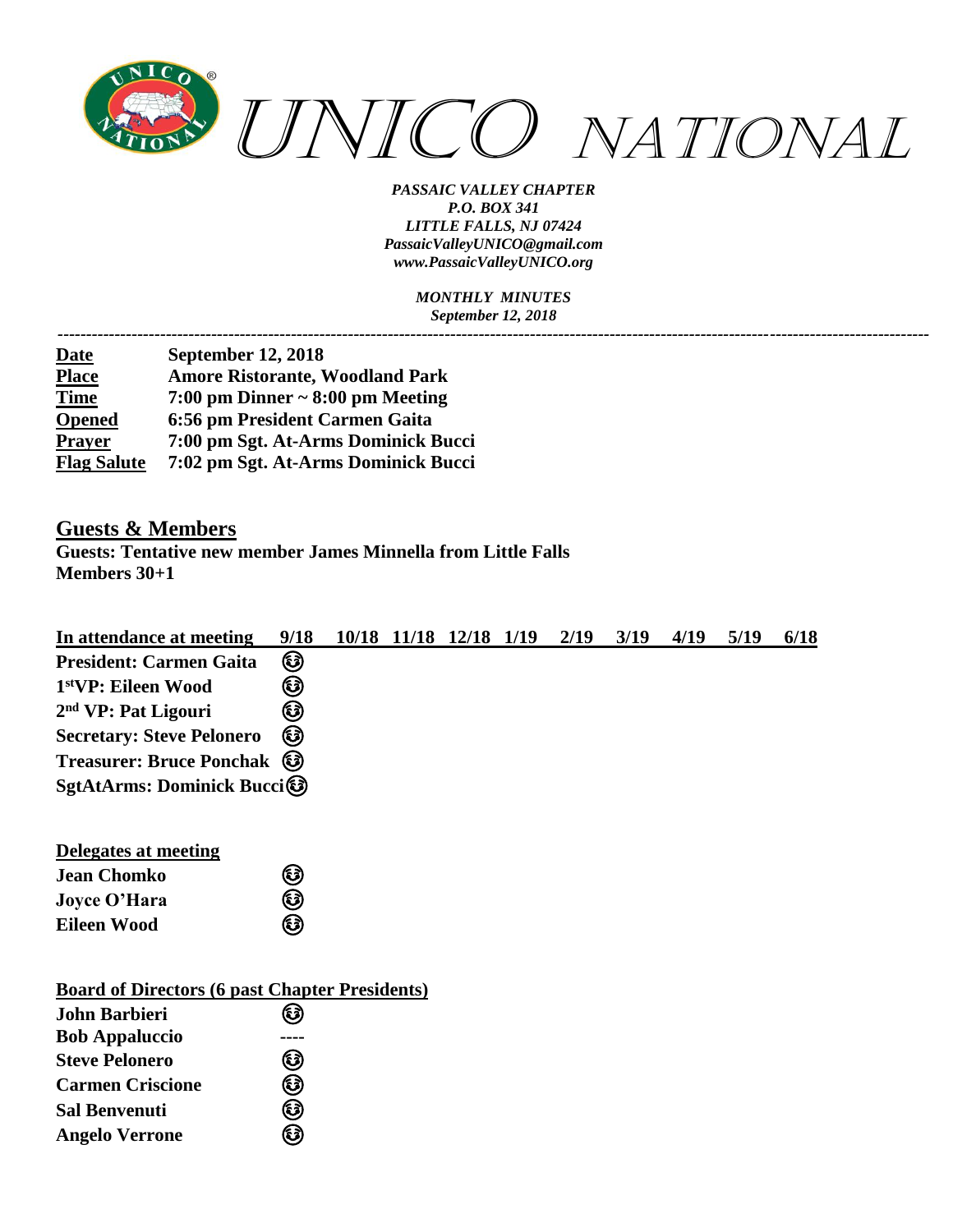

> *MONTHLY MINUTES September 12, 2018*

| <b>Past Chapter Presidents in attendance at meeting</b> |      |  |                        |  |  |      |      |      |      |      |
|---------------------------------------------------------|------|--|------------------------|--|--|------|------|------|------|------|
|                                                         | 9/18 |  | 10/18 11/18 12/18 1/19 |  |  | 2/19 | 3/19 | 4/19 | 5/19 | 6/18 |
| <b>Joe Agresti PNP</b>                                  | ☺    |  |                        |  |  |      |      |      |      |      |
| <b>Bob Appaluccio</b>                                   |      |  |                        |  |  |      |      |      |      |      |
| <b>John Barbieri</b>                                    | ☺    |  |                        |  |  |      |      |      |      |      |
| <b>Sal Benvenuti</b>                                    | ☺    |  |                        |  |  |      |      |      |      |      |
| <b>Carmen Criscione</b>                                 | ☺    |  |                        |  |  |      |      |      |      |      |
| <b>John Morano</b>                                      | ☺    |  |                        |  |  |      |      |      |      |      |
| <b>Steve Pelonero</b>                                   | ☺    |  |                        |  |  |      |      |      |      |      |
| <b>Bruce Ponchak</b>                                    | ☺    |  |                        |  |  |      |      |      |      |      |
| <b>Chuck Russo</b>                                      | ☺    |  |                        |  |  |      |      |      |      |      |
| <b>Angelo Verrone</b>                                   | ❸    |  |                        |  |  |      |      |      |      |      |
|                                                         |      |  |                        |  |  |      |      |      |      |      |

### **Opening Remarks**

- **Carmen Gaita welcomed guest and tentative new member James Minnella from Little Falls**
- **Carmen asked for a moment of silenced for recently deceased members Tony Nappi and Jean Giancola**
- **Carmen acknowledged past and current UNICO National officers at the meeting: Joe Agresti PNP, John Morano Past National Sgt. At-Arms, and Steven Pelonero current UNICO National 1st Vice President**
- **Carmen noted that the October and November meetings will again be at Amore Ristorante**
- **1 st VP Report: Eileen Wood: Welcomed everyone**
- **2 nd VP Report: Patrick Ligouri: Welcomed everyone**

#### **Secretary Minutes**

**Motion to accept: 1 Frank Capalbo 2 nd Joe Benvenuti No discussion, all in favor**

### **Treasurer Report**

**Motion to accept 1 st Joe Agresti PNP 2 nd John Barbieri No discussion, all in favor**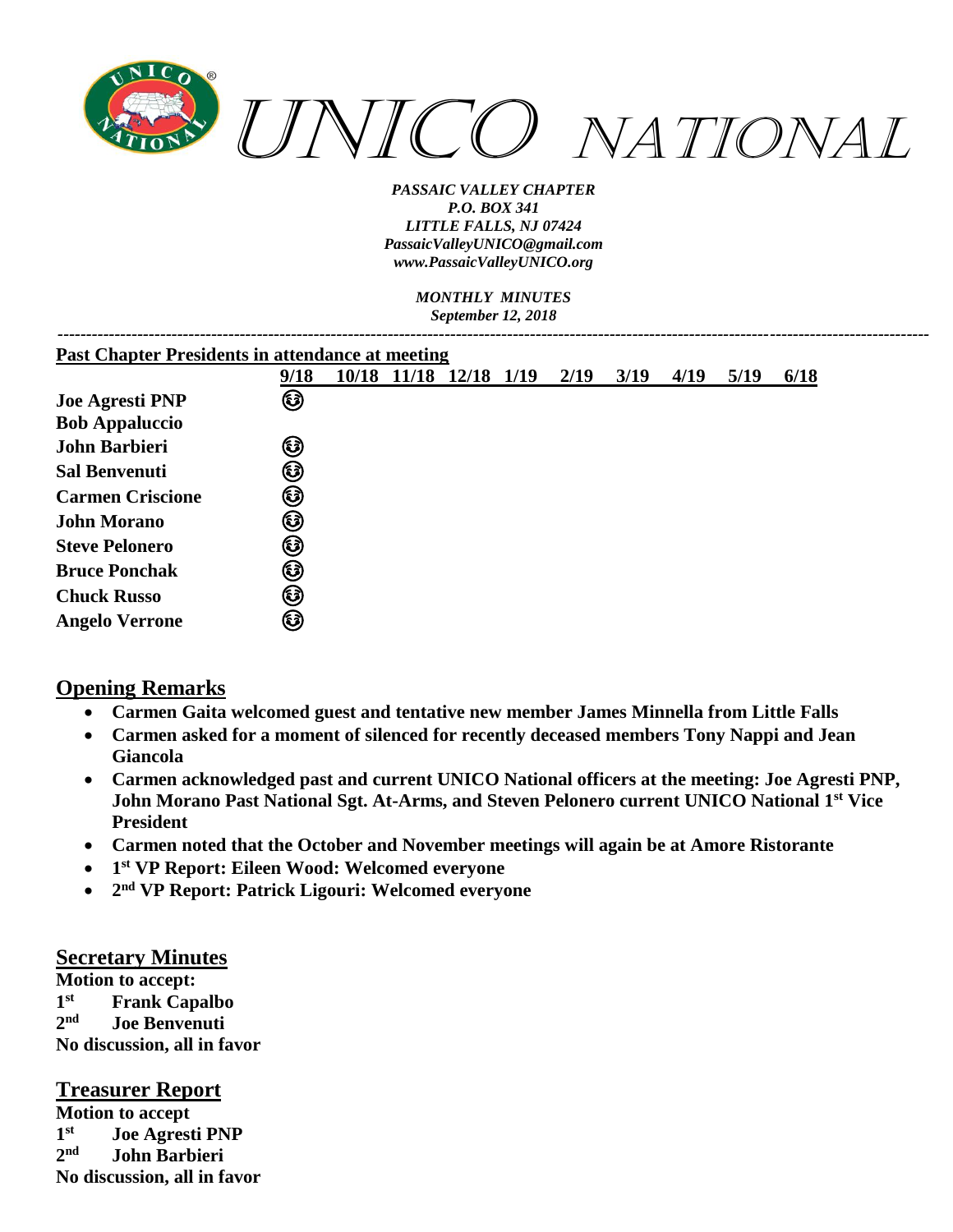

*MONTHLY MINUTES September 12, 2018 ---------------------------------------------------------------------------------------------------------------------------------------------------------*

### **Budget for 2018-2019**

**Bruce Ponchak, Treasurer, had printouts of the 2018-2019 proposed chapter budget. It was discussed and a vote to pass it will be taken at the October 10th meeting at Amore Ristorante**

### **Good and Welfare: Sal Nocella**

- **Sal noted that we lost another member, Jean Giancola, due to her passing away. A UNICO service was held at her wake. A donation was made to the American Cancer Society**
- **We also had a UNICO service at Tony Nappi's wake. A donation was made to the Little Sisters of the Poor**

### **Bills & Communications**

- **Steve Pelonero received his daily email from his town of Little Falls announcing that on Sept. 23rd (Sunday) is the Little Falls Annual Fall Festival. He noted that he responded to get more information (cost if any) and to see if a UNICO table could be set up with UNICO information. Not knowing if there is a cost, a motion was made to allocated \$50.00 for a table. Motion made by John Morano and 2 nd'd by Joe Benvenuti. All were in favor**
- **Sal Nocella reported that a thank you was received from Tony Nappi's wife for us remembering Tony**
- **Sal Nocella reported that a thank you was also received from the Little Sisters of the Poor on behalf of Tony Nappi**
- **Carmen Gaita reported that five (5) thank you letters were received from the UNICO National Foundation to reflect that we donated to the five different charities of \$100.00 each**
- **Carmen Gaita reported that we received the Annual Bocce Tournament registration forms from NJ District XI. Carmen noted that were no teams budgeted in our chapter for this year but that a few of our members have teams of their own. Steve Pelonero noted that it is an open event where all are invited to attend, watch, and/or play and help support in another districts fundraising event which runs approximated from 9 am till about 4 pm**
- **Bloomfield UNICO is hosting a Fundraising Raffle for the 2019 Convention in Nashville. Carmen asked that if any member wanted a ticket to see him. The book of five tickets was sold immediately**

### **Standing Committees**

- **Scholarship: Joe Agresti:**
	- o **Joe noted that according to the proposed budget we have \$5,500.00 and that according to that we can give three (3) high school and two (2) study abroad. A different venue is being looked at seeing that there were so many people at this past June Awards Dinner. It was taken under advisement for more discussion to create another standing Scholarship in the name of "The Anthony Nappi Scholarship". More information to follow**
- **Brian Piccolo: Chuck Russo:**
	- o **No report**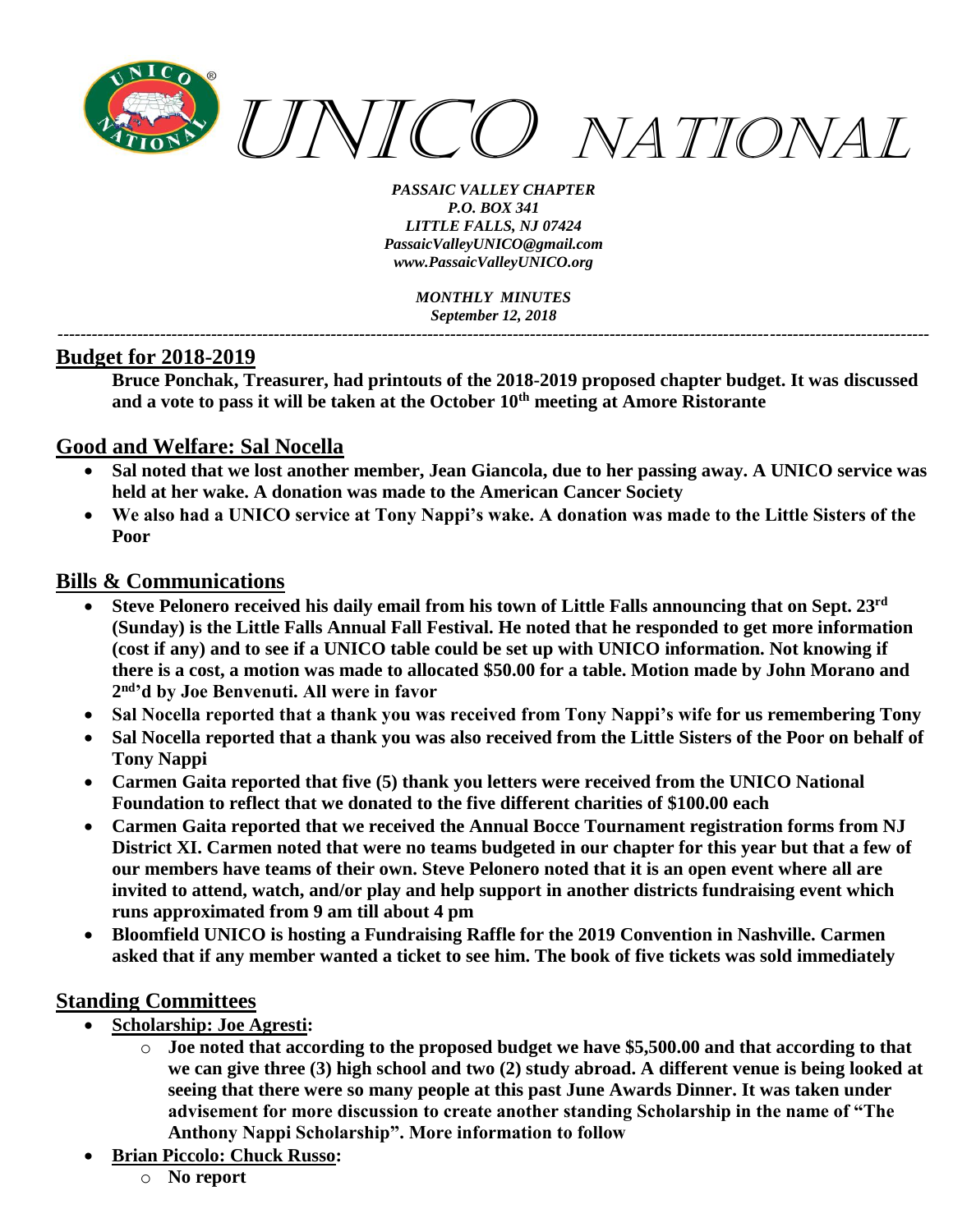

*MONTHLY MINUTES September 12, 2018 ---------------------------------------------------------------------------------------------------------------------------------------------------------*

### **Fundraising Committees**

- **Community Service: Chuck Russo**
	- o **Looking into again doing the Food Pantry Drive which is usually held in April. More information to follow**
- **Dine with UNICO:** 
	- o **Joe Benvenuti is chairing a Dine with UNICO at Thatcher McGee in Fairfield. Dates are Monday through Thursday, October 22nd through October 25th. Flier is on website**
	- o
	- **Dinner for Two: Carmen Criscione**
		- o **Carmen said he will chair this event. He asked members to ask the restaurants that they frequent for gift certificates and that when the drawing date comes, the winner will receive 12 certificates (one for each month: hence "Dinner for a Year"). Tickets will probably be \$5.00 each. A book of 5 tickets will probably be sold for 5 tickets for \$20.00**
- **Food Pantry: Roni Corrado** 
	- o **Not present. No report**
- **Golf Outing: Joe Barone**
	- o **No report. Too early**
- **Holiday Donations: Bob Appaluccio**
	- o **Not present. No report**
- **Overseas Soldiers: Pat Corrado**
	- o **Pat was not present, but Evelyn Tosi did report that her grandson, Edmund, was now overseas**
- **Pasta Dinner: Dominick Bucci**
	- o **Dominick report that the dinner, with entertainment, is booked for November 17th, 2018, Saturday, at Holy Cross Church. \$17.00 per person. All food and entertainment were donated. It should be a total profit event. Our chapter gets the proceeds from UNICO members. The church will get the profit from the church attendees. Please support this fundraising event. The flier is on our chapter website. This event may sell out fast so it is recommended to book soon**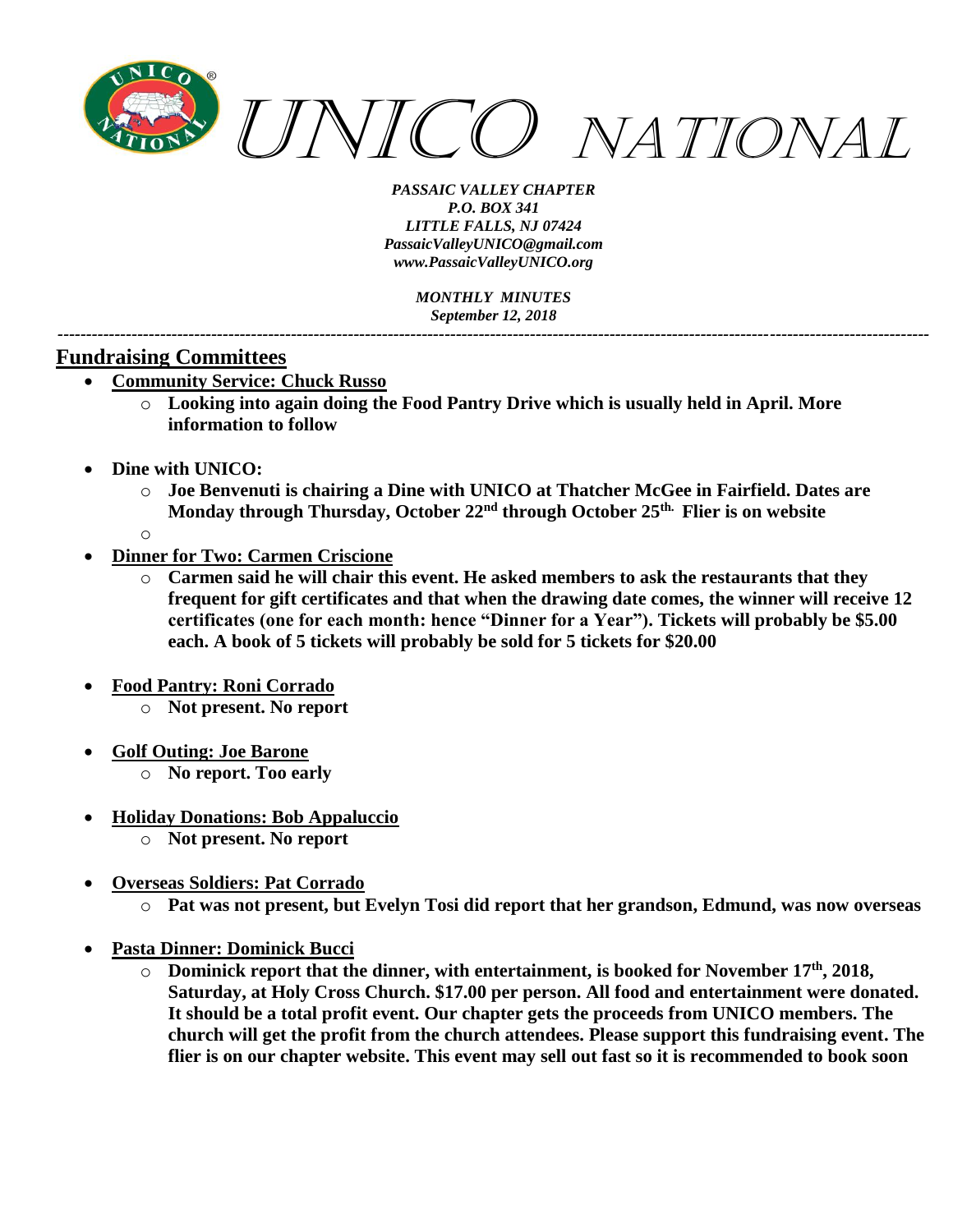

*MONTHLY MINUTES September 12, 2018 ---------------------------------------------------------------------------------------------------------------------------------------------------------*

- **2020 Vision Wine Raffle: Steve Pelonero**
	- o **Carmen Gaita asked Steve to report on a 2020 Convention Fundraising project. Steve noted that it will help subsidize the convention and possibly be set aside for a dinner for the chapter members that do attend and support UNICO National at the convention. More information will follow**
- **Pig Roast: Joe Agresti PNP**
	- o **Joe is looking into a Pig Roast Fundraiser possibly for January or February. More information will follow. All members are urged to sign up for this event**

### **Non-Fundraising Committees**

- **Heritage Day: Steve Pelonero**
	- o **Steve reported that no firm date has been set yet, but still working on it**
- **Heritage Talk: Angelo Verrone**
	- o **Angelo's monthly talk was about "What it was like growing up as an Italian". Steve Pelonero also noted that two homemade "How to Family Tradition" videos are now on our website. Please go to [www.PassaicValleyUNICO.org](http://www.passaicvalleyunico.org/) and click on the "Movie Section"**
- **Membership: John Barbieri**
	- o **John reported that we "had" 50 members. Two are now deceased and two are terminated (dropped out) which brings us down to 46. We are now however picking up one new paid member, James Minnella which brings us back up to 47. And the scholarship recipients from this past June will be added soon to our roster**
	- o **One birthday in September: Roni Corrado**
	- o **Our average age in our chapter is 70**
- **Newsletter: Steve Pelonero**
	- $\circ$  Steve reported that we are now in the 17<sup>th</sup> year of newsletters and that they can be found on our **website**
- **Website: Steve Pelonero**
	- o **Steve reported that visits to our chapter website are at 83,820 … Up 296 from June 2018**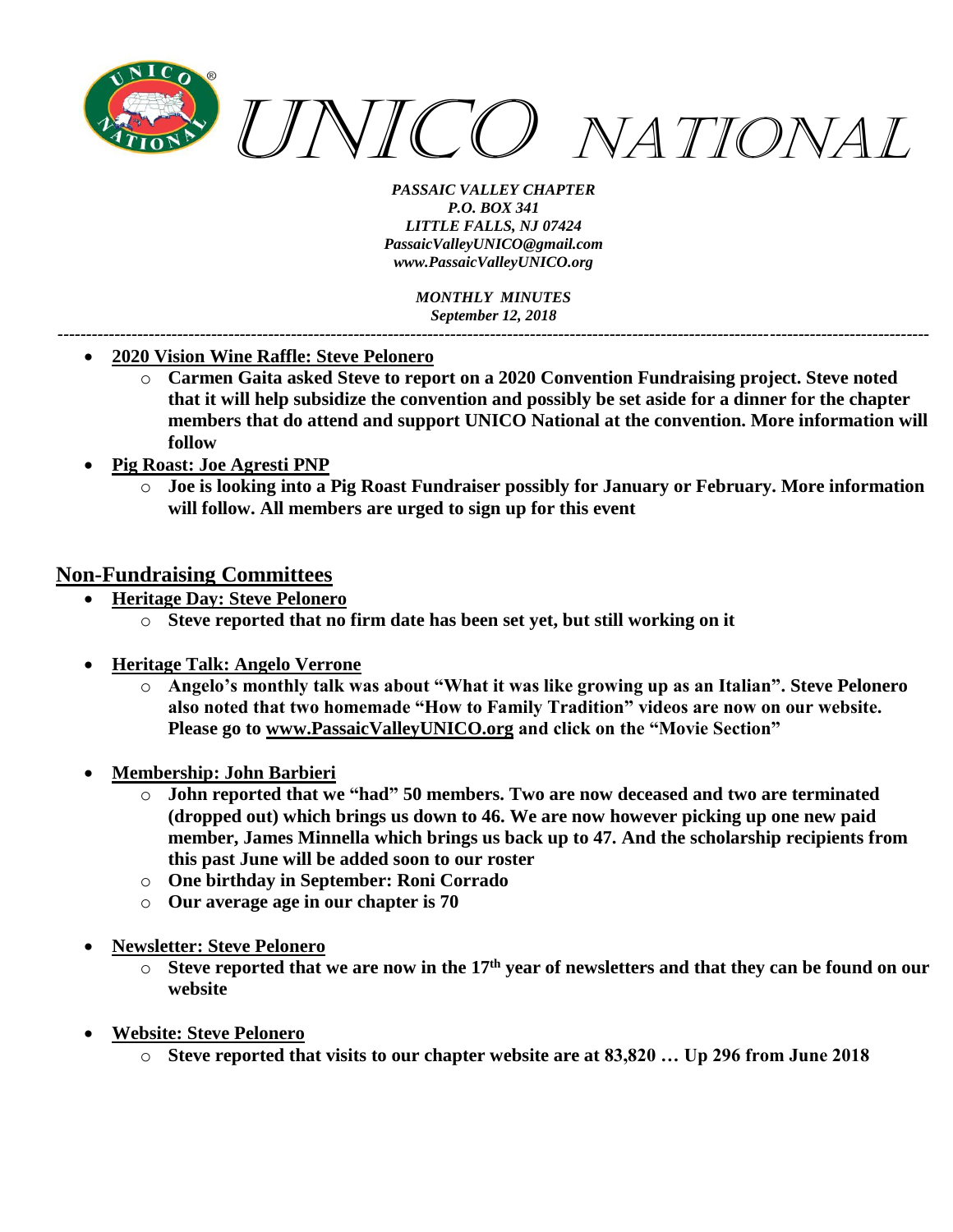

*MONTHLY MINUTES September 12, 2018 ---------------------------------------------------------------------------------------------------------------------------------------------------------*

- **Christmas Dinner: Joe Agresti PNP**
	- o **Joe is working on a Wine Tasting & Dinner event at Magnanini's in Wallkill, NY … [www.magwine.com](http://www.magwine.com/) ... Approximate cost will be about \$50-\$55 based on supplying your own transportation. A one-hour tasting followed by a 6-course dinner. Possible dates are December 2 nd or December 9th . More information will follow**
- **Christmas Tree Lighting: Joe Agresti PNP**
	- o **Joe is working on possibly having our attendance made at the towns Christmas Tree lightings with Candy Canes as handouts**
- **Easter Egg Hunt: Joe Agresti PNP & Pat Ligouri**
	- o **Joe and Pat are working on an Easter Egg Hunt for the children of our towns. More information on that to follow**

### **National News**

- **Eileen Wood gave the Convention 2018 delegate report. Also representing our chapter as delegates were Jean Chomko and Joyce O'Hara. Other than again having a great time and taking many of the photos that are now on the National website, Eileen did note that all 9 amendments that were voted on, passed. Donations at the convention came in from chapters and districts, in excess of \$84,000**
- **It was noted that the 2019 National Convention will be at the Gaylord in Nashville, TN. The room rate is \$169.00 a night**
- **It was noted that the 2020 National Convention will be at the Sanibel Marriott in Fort Myers, FL. The room rate is \$169.00 a night**
- **Joe Agresti commented on fundraising for conventions: that usually and typically a chapter raises about \$70,000, of which half comes from the ad journal and the balance is from chapter and district fundraising. The more that is raised gives the convention the extras for the members at the convention**

#### **District News**

• **The 1 st District Meeting will be on September 20, Thursday, at Portobella's in Oakland. 7:00 pm. Please let chapter president Carmen if you plan on attending as we always need to give a head count to the District Governor and/or the hosting chapter for the establishment**